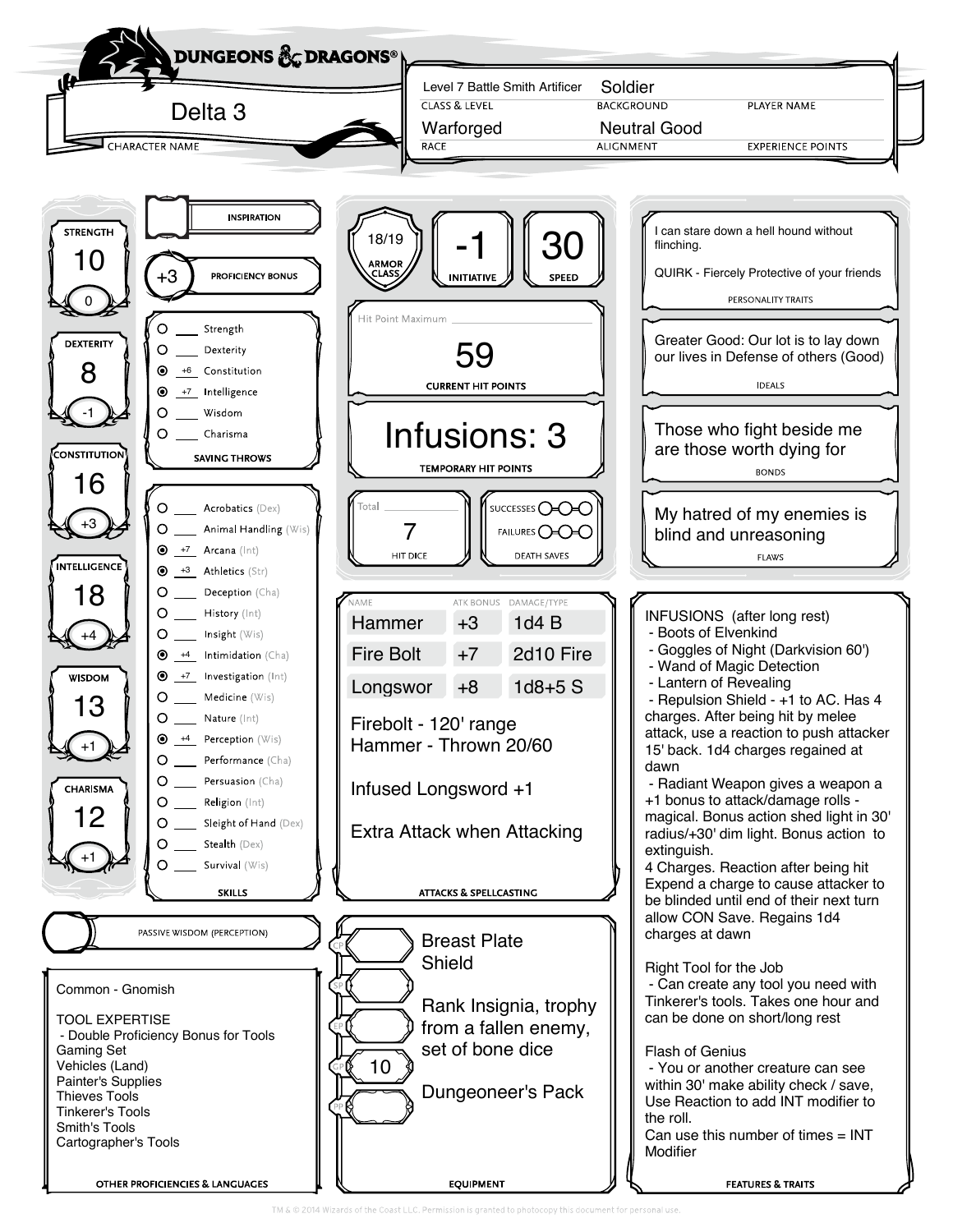| Delta <sub>3</sub><br><b>CHARACTER NAME</b> | AGE<br><b>Sky Blue</b><br>EYES                                                                                                                                                                                                                                                                                                                                                                                                                                                                                                                                                                                                                                                                                                                                                                                                        | 6'4<br><b>HEIGHT</b><br>Metal<br><b>SKIN</b> | 294<br>WEIGHT<br>None<br>HAIR |  |  |  |
|---------------------------------------------|---------------------------------------------------------------------------------------------------------------------------------------------------------------------------------------------------------------------------------------------------------------------------------------------------------------------------------------------------------------------------------------------------------------------------------------------------------------------------------------------------------------------------------------------------------------------------------------------------------------------------------------------------------------------------------------------------------------------------------------------------------------------------------------------------------------------------------------|----------------------------------------------|-------------------------------|--|--|--|
| <b>CHARACTER APPEARANCE</b>                 | Soldier Background - Does not remember his<br>service or rank. Specialty?<br><b>Constructed Resilience</b><br>- ADV on Poison Saves<br>- Resistant to Poison<br>- Immune Disease / Sleep<br>- Does not Eat, Drink, Sleep or Breathe<br>Sentry's Rest<br>- Must spend 6 hours inactive, motionless<br>during a long rest. Still appear inert, but not<br>unconscious. See and Hear as normal<br>Integrated Protection - Built in Defense layers<br>- Gain a +1 to AC<br>- Armor is incorporated into body. 1 Hour to<br>don or doff. Can rest while doing this<br>- Armor cannot be removed against your will<br>"Bolt" STEEL DEFENDER - Companion / Medium Construct<br>AC: 15. Speed: 40'. Immune Charm/Exhaust/Poison. Darkvision 60'<br>$HP = (41)$ Steel Defenders CON mod + Artificers INT mod + 5 times level in<br>this class. | NAME<br><b>ALLIES &amp; ORGANIZATIONS</b>    |                               |  |  |  |
|                                             | Can't be surprised<br>Force Empowered Rend: +4 to Hit. 1d8+2 Force Damage<br>Repair 3/day: Restore 2d8+2 HP to itself or a construct/object<br>REACTION - Defense Attack: Imposes DISADV on attack roll of a creature<br>it can see within 5', provided the attack is against a creature other than the<br>Steel Defender.<br>- Will take Dodge action unless you use a BONUS ACTION to command it<br>to take an action.<br>- Mending Cantrip will heal the Defender 2d6 HP. Can revive it with Smith's<br>Tools and expend a spell slot of 1st level or higher<br>- Can create a new one after a long rest to replace this one.                                                                                                                                                                                                      |                                              |                               |  |  |  |
|                                             | <b>ADDITIONAL FEATURES &amp; TRAITS</b><br><b>Magical Tinkering</b><br>Touch a Tiny nonmagical object to give it a magical property.<br>Number of items equal to INT Modifier<br>- Object sheds bright light in 5 foot radius. Dim light 5'.<br>- When tapped, object emits recorded message up to 10'.<br>Recording is 6 seconds long<br>- Object continuously emits an odor or sound. Heard up to 10'<br>away<br>- Static visual effect on an object's surface. Picture, up to 25<br>words, shapes, lines.                                                                                                                                                                                                                                                                                                                          |                                              |                               |  |  |  |
|                                             |                                                                                                                                                                                                                                                                                                                                                                                                                                                                                                                                                                                                                                                                                                                                                                                                                                       |                                              |                               |  |  |  |